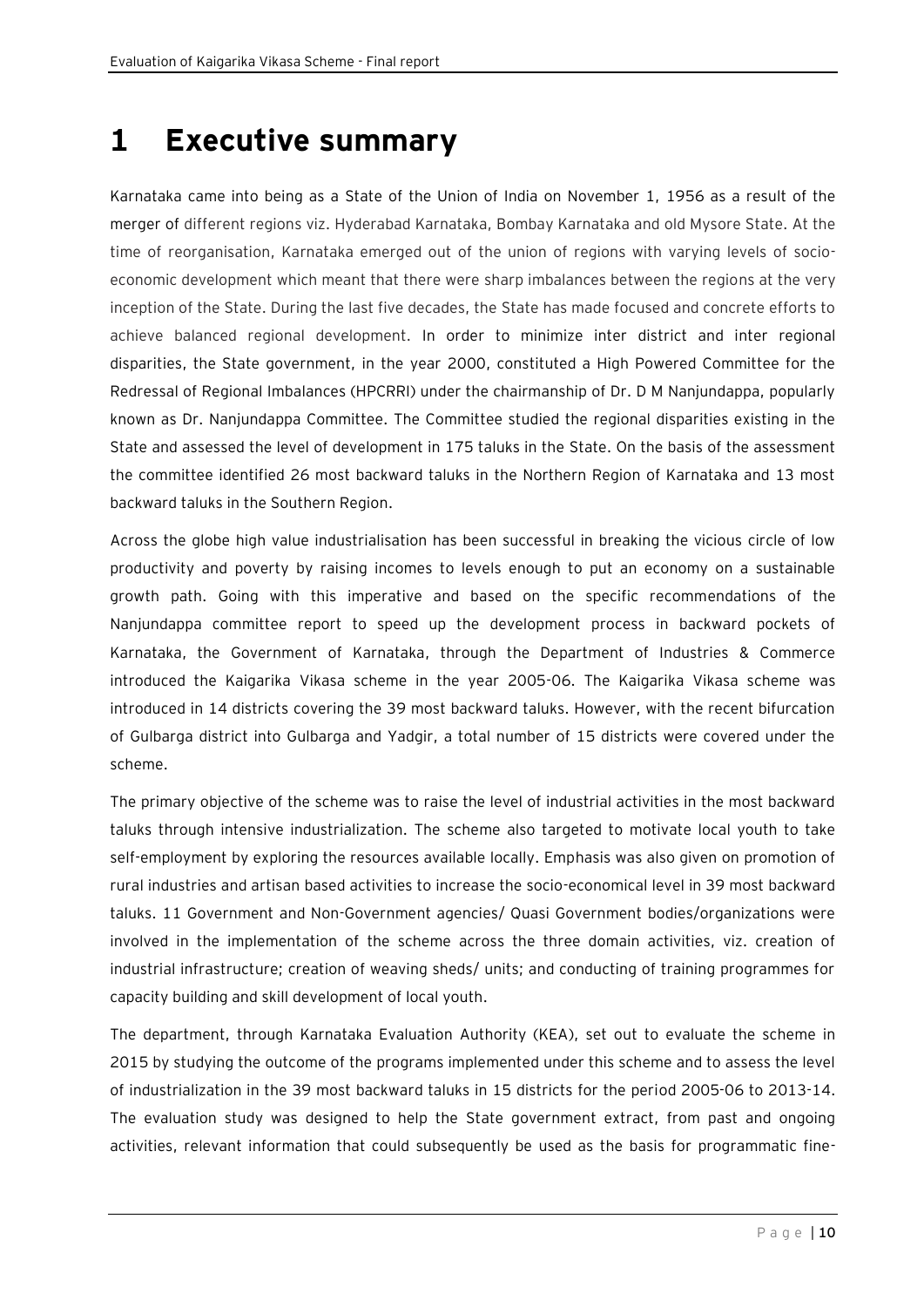tuning, reorientation and planning for the future of the scheme.

The evaluation assessed the planning and design of the funds allocation and expenditure under KVY in 39 most backward taluks. Through the evaluation of 'Kaigarika Vikasa' scheme the output, outcome and impact of the programs implemented under this scheme have been studied and analysed. The evaluation study has been based on the data and information collected from Department of Industries and Commerce and other stakeholders. Also, formal survey of 10 Implementing Agencies and 374 beneficiaries across the 39 most backward taluks in 15 districts were conducted. The scheme related data received from primary and secondary sources were analysed through both quantitative and qualitative methods to derive the findings and recommendations.

The scheme output was measured through a process of review of financial assistance provided, trainings conducted and industrial infrastructure developed. The objective was to evaluate the financial assistance provided for the programme since its commencement in the year 2005-06 and up to the year 2013-14, process of devolution of funds and their transfer from the State government to implementing agencies. While measuring the output of the scheme, the implementation status was also examined mainly linked to the financial and physical progress of the programme, review of trainings conducted, review of fund allocation and fund utilisation by the implementing agencies and the impact of the programme on developing industrial infrastructure in the scheme area.

The scheme outcome was analysed through formal surveys to validate sample details provided by the respective implementing agencies across 3 domain activities and beneficiary survey to gauge their opinion on quality of industrial areas/estates, weaving sheds developed and training programmes conducted. The objective of such formal surveys were to analyse the current status and quality of such industrial infrastructure created, and quality of training programmes conducted in the scheme area under KVY funds and the overall benefit derived by beneficiaries from such programmes.

The impact of the scheme was assessed through a series of steps and each step included a set of actions. The steps refer to the period before, during and after the implementation of the Kaigarika Vikasa scheme. The objective was to go beyond the simple acquisition of knowledge about the scheme and to undertake a comprehensive assessment of the scheme. The indicators that were examined under the impact analysis of the scheme were a) level of improvement in industrial activities; b) local youth employment and c) impact of the scheme on the socio-economic conditions of the local people.

Summary of findings based on the evaluation are presented below:

There has been improvement in the level of industrial activity in 39 most backward taluks where the scheme is being implemented. The total number of factories across the scope area increased by 43.77 per cent between 2004-05 to 2011-12, with districts such as Raichur, Mysuru, Tumakuru, Chitradurga and Kalaburagi having the highest number of factories. The total number of workers and employees across the scope area increased by 114.13 per cent and 276.08 per cent respectively during the same period.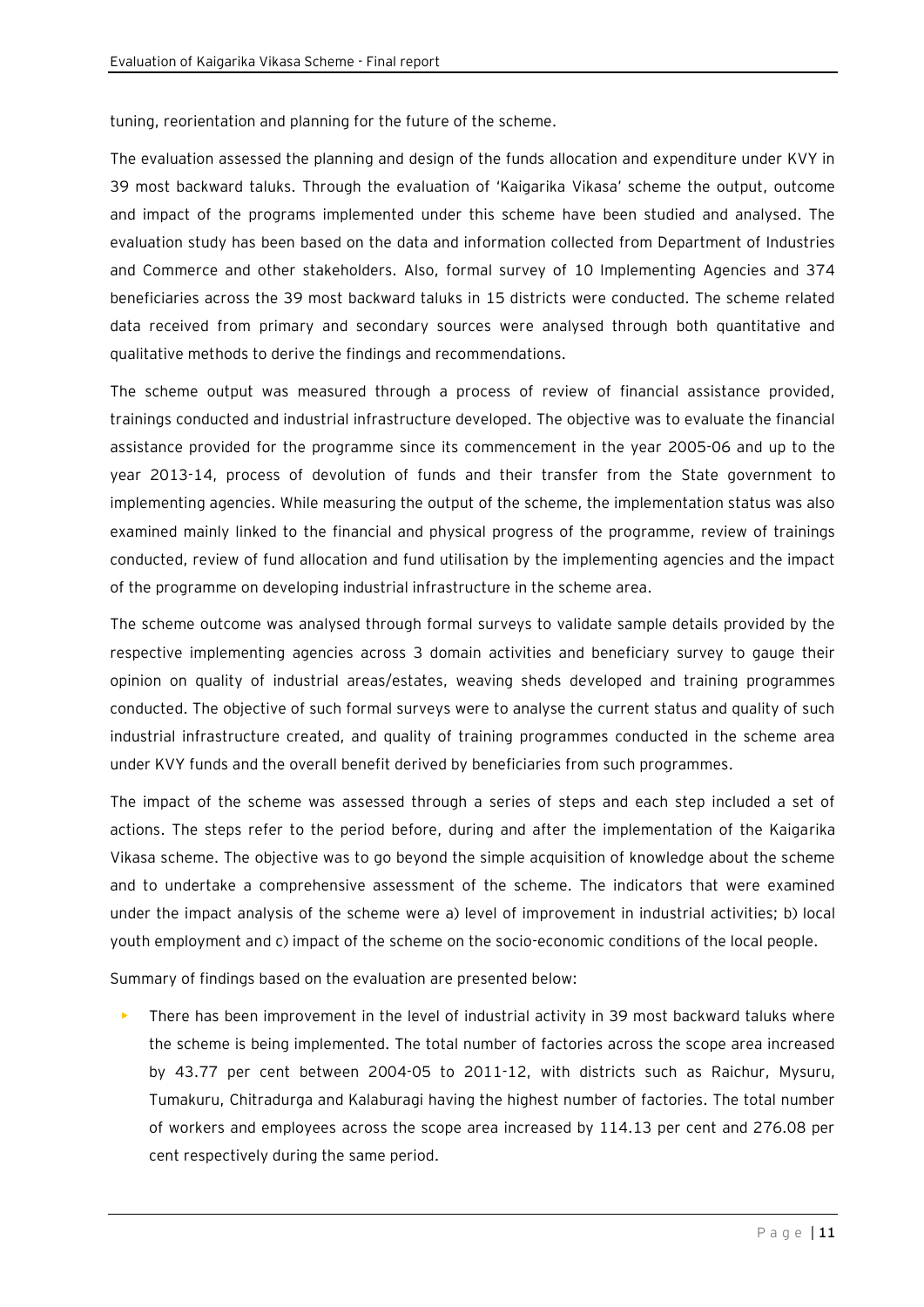- There has been significant increase in the invested capital across the scope area of 15 districts during the period from 2005-06 to 2011-12. The total invested capital across the scope area has increased from `2046986 lakhs in 2005-06 to `7964019 lakhs in 2011-12. Districts such as Bellary, Mysore, Gulbarga, Koppal, Bagalkote and Tumkur recorded the highest quantum of investments during the period from 2005-06 to 2011-12.
- There has not been significant change in the number of large and mega scale industrial units operating in the 13 districts for the period 2010-11 to 2014-15. The Industrial area/ estates developed under KVY in the scheme area have not been able to attract any major industry unit.
- The socio-economic level in these 39 most backward talukas did not increase significantly due to the implementation of the scheme. There still exists considerable inter-taluka disparity in income, standard of living, access to private jobs, access to healthcare, access to basic amenities, etc. **Impact of scheme on standard of living**
- The weaving units operating in the weaving sheds have not been provided any access to market support.
- The training programmes conducted under KVY in the scheme area were mostly focussed on entrepreneurship development and awareness without any stress on creating skilled workers.
- The growth in industrial activity and invested capital did not have a significant impact on the beneficiaries.
- 17.14 per cent of the 35 local youths surveyed across the three domain activities were highly motivated to take up self-employment after the scheme was implemented in their taluks.
- Government assistance under the Kaigarika Vikasa scheme was in the form of financial assistance. However, there has been a huge downward shift in terms of fund released under KVY scheme.
- The financial assistance provided to implementing agencies has reduced from  $\overline{5}17.42$  crores in 2005-06 to  $\overline{\tau}1.95$  crores in 2013-14. KIADB and KSSIDC undertook projects during scheme implementation period from 2010–11 to 2013-14. This shift is mainly due to low scheme awareness among implementing agencies; lesser number of project proposals received from Implementing Agencies than anticipated and delay in submission of project proposals.



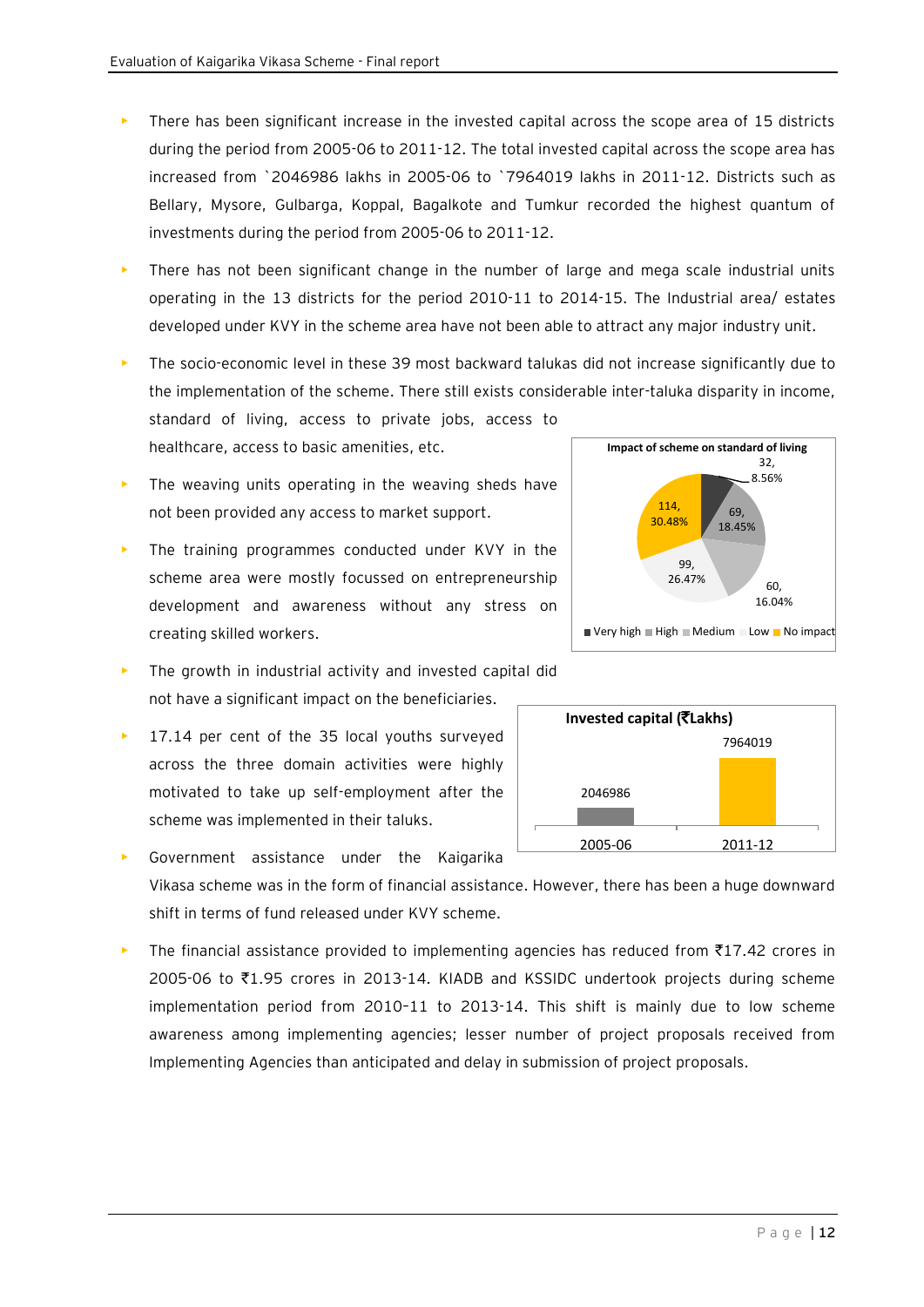

The Kaigarika Vikasa Scheme is the first of its kind scheme that has been introduced to help industrialise and lift the socio-economic status of the most backward taluks of the State. The continuance of the scheme will allow the government to create job ready youth, knowledgeable entrepreneurs and more employment opportunities for the local population and also help monitor the impact of the scheme on the socio-economic level of the 39 most backward taluks vis-à-vis other more developed taluks of the State. Based on the evaluation following recommendations for modifications in the scheme have been made:

- Policy and Institutional Arrangement
	- A dedicated nodal officer may be appointed for the implementation of the scheme. This will improve coordination between the DIC and the implementing agencies and increase accountability for the successful utilisation of funds under the scheme and disbursement of benefits under Industrial policy to the local beneficiaries.
	- The government may create awareness amongst local entrepreneurs in the 39 most backward talukas about incentive schemes and benefits available under various departmental schemes.
	- Government may fast track applications for incentives from MSMEs operating in the scheme areas.
- **Eco-system development** 
	- The government may provide access to support infrastructure for the weaving units/ sheds developed under the scheme to improve occupancy, such as electricity; water; access roads with public lighting; compound walls; basic healthcare facilities and safe working environment
- Value Chain Linkages
	- Besides creating industrial areas/ estates, the implementing agencies for such projects along with the DIC's have to also focus on attracting in industrial units that will help sustain the local MSMEs/ artisans and translate into visible benefits such as increase in economic activity, employment and income, etc.
	- The government may provide access to market support for the weaving units/ sheds developed under the scheme to help them become sustainable and profitable.